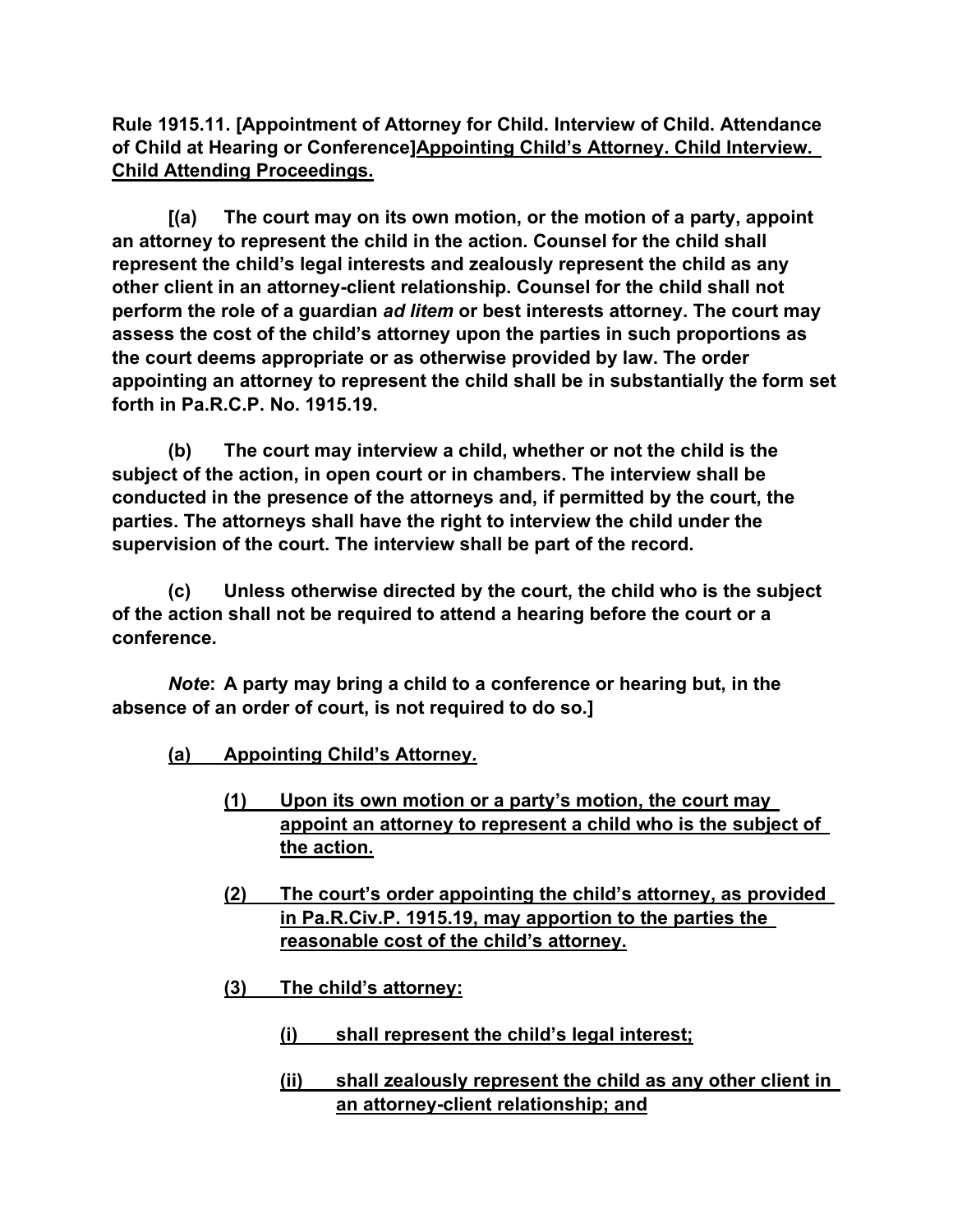## **(iii) shall not act as the child's guardian** *ad litem* **or best interest attorney as provided in Pa.R.Civ.P. 1915.11-2.**

- **(b) Child Interview***.*
	- **(1) The court may interview a child in open court or in chambers.**
	- **(2) If the court interviews the child, the court shall conduct the child's interview on the record.**
	- **(3) If permitted by the court, a party's attorney or a party may observe the interview.**
	- **(4) As part of the interview process, the court shall permit either:**
		- **(i) the parties' attorneys to question the child under the court's supervision, provided that all parties are represented by an attorney; or**
		- **(ii) a party's attorney or a self-represented party to submit to the court written questions, which the court may include in its interview.**

**(c) Child Attending Proceedings***.* **Unless ordered by the court or otherwise compelled to testify on the record, a child's attendance at a conference, hearing, or trial is not required.**